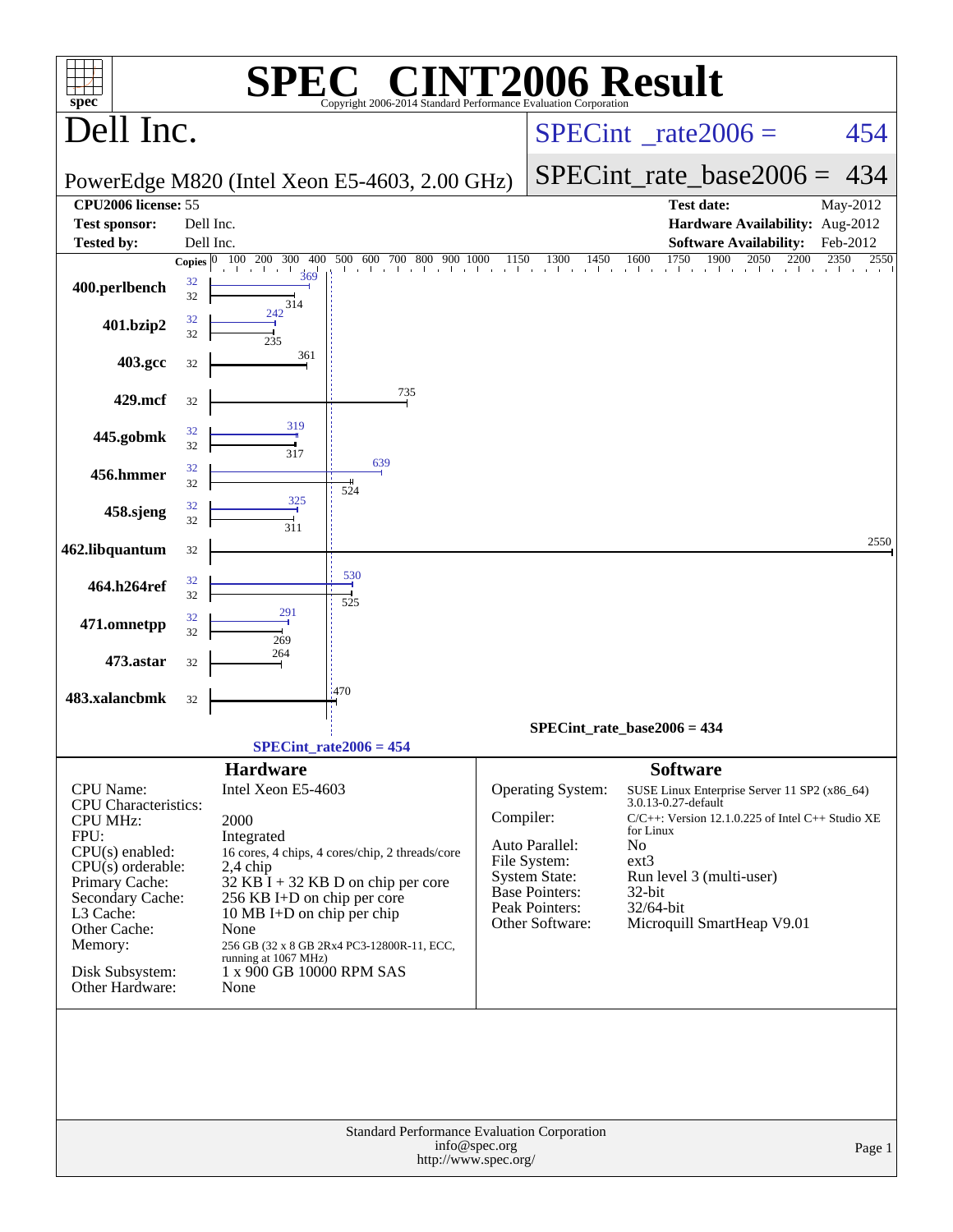

# **[SPEC CINT2006 Result](http://www.spec.org/auto/cpu2006/Docs/result-fields.html#SPECCINT2006Result)**

# Dell Inc.

#### SPECint rate $2006 = 454$

PowerEdge M820 (Intel Xeon E5-4603, 2.00 GHz)

[SPECint\\_rate\\_base2006 =](http://www.spec.org/auto/cpu2006/Docs/result-fields.html#SPECintratebase2006) 434

**[CPU2006 license:](http://www.spec.org/auto/cpu2006/Docs/result-fields.html#CPU2006license)** 55 **[Test date:](http://www.spec.org/auto/cpu2006/Docs/result-fields.html#Testdate)** May-2012 **[Test sponsor:](http://www.spec.org/auto/cpu2006/Docs/result-fields.html#Testsponsor)** Dell Inc. **[Hardware Availability:](http://www.spec.org/auto/cpu2006/Docs/result-fields.html#HardwareAvailability)** Aug-2012 **[Tested by:](http://www.spec.org/auto/cpu2006/Docs/result-fields.html#Testedby)** Dell Inc. **[Software Availability:](http://www.spec.org/auto/cpu2006/Docs/result-fields.html#SoftwareAvailability)** Feb-2012

#### **[Results Table](http://www.spec.org/auto/cpu2006/Docs/result-fields.html#ResultsTable)**

|                                                                                                          | <b>Base</b>   |                |       |                |       |                |            | <b>Peak</b>   |                |              |                |              |                |              |
|----------------------------------------------------------------------------------------------------------|---------------|----------------|-------|----------------|-------|----------------|------------|---------------|----------------|--------------|----------------|--------------|----------------|--------------|
| <b>Benchmark</b>                                                                                         | <b>Copies</b> | <b>Seconds</b> | Ratio | <b>Seconds</b> | Ratio | <b>Seconds</b> | Ratio      | <b>Copies</b> | <b>Seconds</b> | <b>Ratio</b> | <b>Seconds</b> | <b>Ratio</b> | <b>Seconds</b> | <b>Ratio</b> |
| 400.perlbench                                                                                            | 32            | 996            | 314   | 999            | 313   | 996            | 314        | 32            | 850            | 368          | 847            | 369          | 848            | 369          |
| 401.bzip2                                                                                                | 32            | 1316           | 235   | 1307           | 236   | 1315           | 235        | 32            | 1275           | 242          | 1272           | 243          | 1281           | 241          |
| $403.\mathrm{gcc}$                                                                                       | 32            | 714            | 361   | 714            | 361   | 715            | 360        | 32            | 714            | 361          | 714            | 361          | 715            | 360          |
| $429$ .mcf                                                                                               | 32            | 398            | 733   | 397            | 735   | 397            | 735        | 32            | 398            | 733          | 397            | 735          | 397            | 735          |
| $445$ .gobmk                                                                                             | 32            | 1060           | 317   | 1069           | 314   | 1048           | 320        | 32            | 1054           | 319          | 1051           | 319          | 1027           | 327          |
| 456.hmmer                                                                                                | 32            | 562            | 532   | 572            | 522   | 570            | 524        | 32            | 467            | 639          | 468            | 638          | 467            | <u>639</u>   |
| $458$ .sjeng                                                                                             | 32            | 1246           | 311   | 1246           | 311   | 1246           | 311        | 32            | 1192           | 325          | 1193           | 324          | 1193           | 325          |
| 462.libquantum                                                                                           | 32            | 260            | 2550  | 260            | 2550  | 260            | 2550       | 32            | 260            | 2550         | 260            | 2550         | 260            | 2550         |
| 464.h264ref                                                                                              | 32            | 1342           | 528   | 1351           | 524   | 1350           | 525        | 32            | 1332           | 531          | 1338           | 529          | 1335           | 530          |
| 471.omnetpp                                                                                              | 32            | 743            | 269   | 744            | 269   | 744            | <b>269</b> | 32            | 688            | 291          | 687            | 291          | 689            | 290          |
| 473.astar                                                                                                | 32            | 851            | 264   | 848            | 265   | 852            | 264        | 32            | 851            | 264          | 848            | 265          | 852            | 264          |
| 483.xalancbmk                                                                                            | 32            | 469            | 471   | 470            | 470   | 470            | 470        | 32            | 469            | 471          | 470            | 470          | 470            | 470          |
| Results appear in the order in which they were run. Bold underlined text indicates a median measurement. |               |                |       |                |       |                |            |               |                |              |                |              |                |              |

#### **[Submit Notes](http://www.spec.org/auto/cpu2006/Docs/result-fields.html#SubmitNotes)**

 The numactl mechanism was used to bind copies to processors. The config file option 'submit' was used to generate numactl commands to bind each copy to a specific processor. For details, please see the config file.

#### **[Operating System Notes](http://www.spec.org/auto/cpu2006/Docs/result-fields.html#OperatingSystemNotes)**

Stack size set to unlimited using "ulimit -s unlimited"

#### **[Platform Notes](http://www.spec.org/auto/cpu2006/Docs/result-fields.html#PlatformNotes)**

Standard Performance Evaluation Corporation [info@spec.org](mailto:info@spec.org) CPU Power Management set to Maximum Performance Memory Frequency set to Maximum Performance Turbo Boost set to Enabled C States/C1E set to Enabled Sysinfo program /root/CPU2006-1.2/config/sysinfo.rev6800 \$Rev: 6800 \$ \$Date:: 2011-10-11 #\$ 6f2ebdff5032aaa42e583f96b07f99d3 running on linux-0j3r Fri May 11 10:28:39 2012 This section contains SUT (System Under Test) info as seen by some common utilities. To remove or add to this section, see: <http://www.spec.org/cpu2006/Docs/config.html#sysinfo> From /proc/cpuinfo model name : Intel(R) Xeon(R) CPU E5-4603 0 @ 2.00GHz 4 "physical id"s (chips) 32 "processors" cores, siblings (Caution: counting these is hw and system dependent. The Continued on next page

<http://www.spec.org/>

Page 2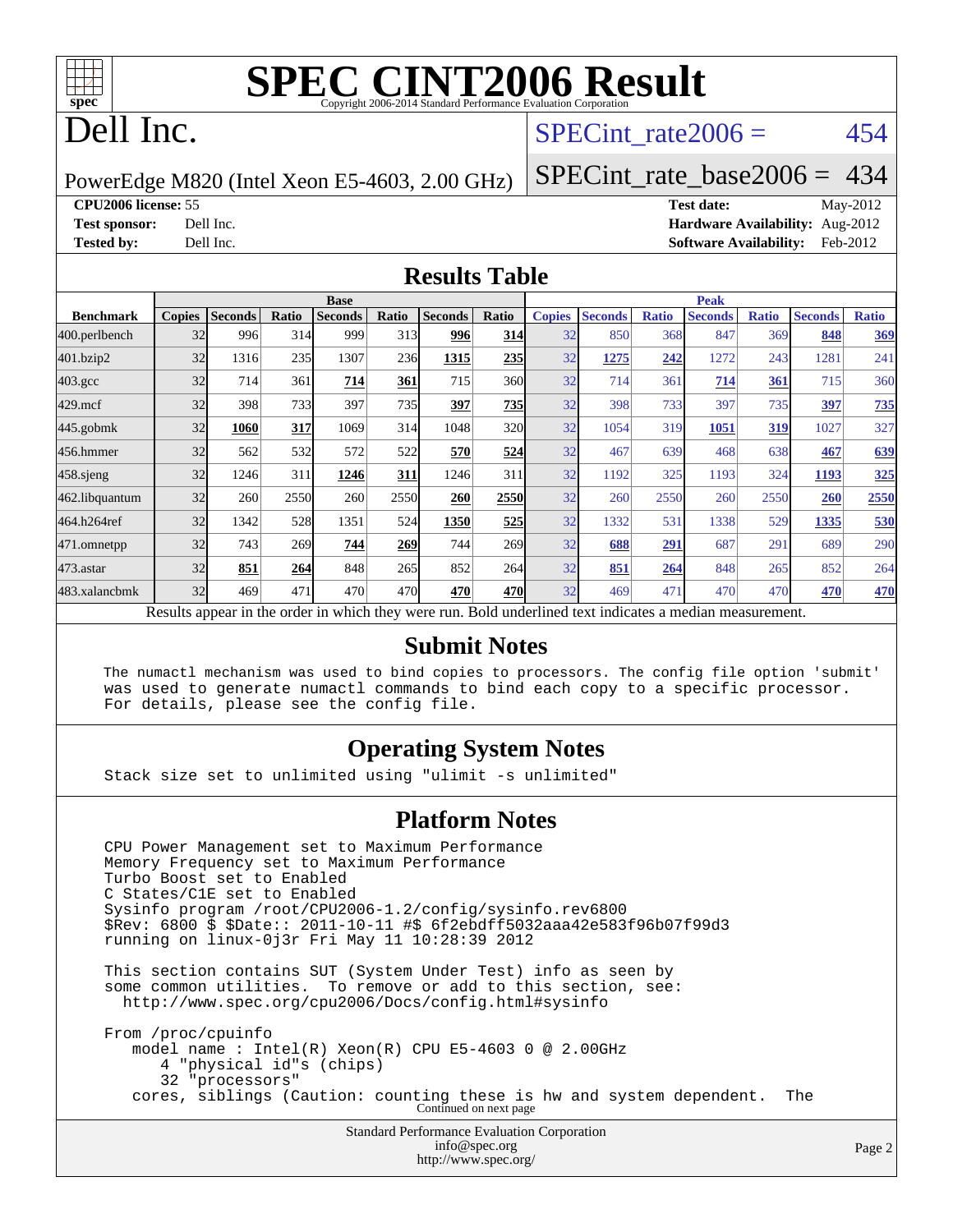

#### **[SPEC CINT2006 Result](http://www.spec.org/auto/cpu2006/Docs/result-fields.html#SPECCINT2006Result)** Copyright 2006-2014 Standard Performance Evaluation C

# Dell Inc.

SPECint rate $2006 = 454$ 

PowerEdge M820 (Intel Xeon E5-4603, 2.00 GHz)

**[CPU2006 license:](http://www.spec.org/auto/cpu2006/Docs/result-fields.html#CPU2006license)** 55 **[Test date:](http://www.spec.org/auto/cpu2006/Docs/result-fields.html#Testdate)** May-2012

[SPECint\\_rate\\_base2006 =](http://www.spec.org/auto/cpu2006/Docs/result-fields.html#SPECintratebase2006) 434

**[Test sponsor:](http://www.spec.org/auto/cpu2006/Docs/result-fields.html#Testsponsor)** Dell Inc. **[Hardware Availability:](http://www.spec.org/auto/cpu2006/Docs/result-fields.html#HardwareAvailability)** Aug-2012 **[Tested by:](http://www.spec.org/auto/cpu2006/Docs/result-fields.html#Testedby)** Dell Inc. **[Software Availability:](http://www.spec.org/auto/cpu2006/Docs/result-fields.html#SoftwareAvailability)** Feb-2012

#### **[Platform Notes \(Continued\)](http://www.spec.org/auto/cpu2006/Docs/result-fields.html#PlatformNotes)**

 following excerpts from /proc/cpuinfo might not be reliable. Use with caution.) cpu cores : 4 siblings : 8 physical 0: cores 0 1 2 3 physical 1: cores 0 1 2 3 physical 2: cores 0 1 2 3 physical 3: cores 0 1 2 3 cache size : 10240 KB From /proc/meminfo MemTotal: 264501520 kB HugePages\_Total: 0<br>Hugepagesize: 2048 kB Hugepagesize: /usr/bin/lsb\_release -d SUSE Linux Enterprise Server 11 (x86\_64) From /etc/\*release\* /etc/\*version\* SuSE-release: SUSE Linux Enterprise Server 11 (x86\_64) VERSION = 11 PATCHLEVEL = 2 uname -a: Linux linux-0j3r 3.0.13-0.27-default #1 SMP Wed Feb 15 13:33:49 UTC 2012 (d73692b) x86\_64 x86\_64 x86\_64 GNU/Linux run-level 3 May 11 10:13 last=S SPEC is set to: /root/CPU2006-1.2 Filesystem Type Size Used Avail Use% Mounted on /dev/sda1 ext3 886G 160G 682G 19% / Additional information from dmidecode: (End of data from sysinfo program)

#### **[General Notes](http://www.spec.org/auto/cpu2006/Docs/result-fields.html#GeneralNotes)**

Environment variables set by runspec before the start of the run: LD\_LIBRARY\_PATH = "/root/CPU2006-1.2/libs/32:/root/CPU2006-1.2/libs/64" Binaries compiled on a system with 1x Core i7-860 CPU + 8GB memory using RHEL5.5 Transparent Huge Pages enabled with: echo always > /sys/kernel/mm/transparent\_hugepage/enabled Filesystem page cache cleared with: echo 1> /proc/sys/vm/drop\_caches runspec command invoked through numactl i.e.: numactl --interleave=all runspec <etc>

> Standard Performance Evaluation Corporation [info@spec.org](mailto:info@spec.org) <http://www.spec.org/>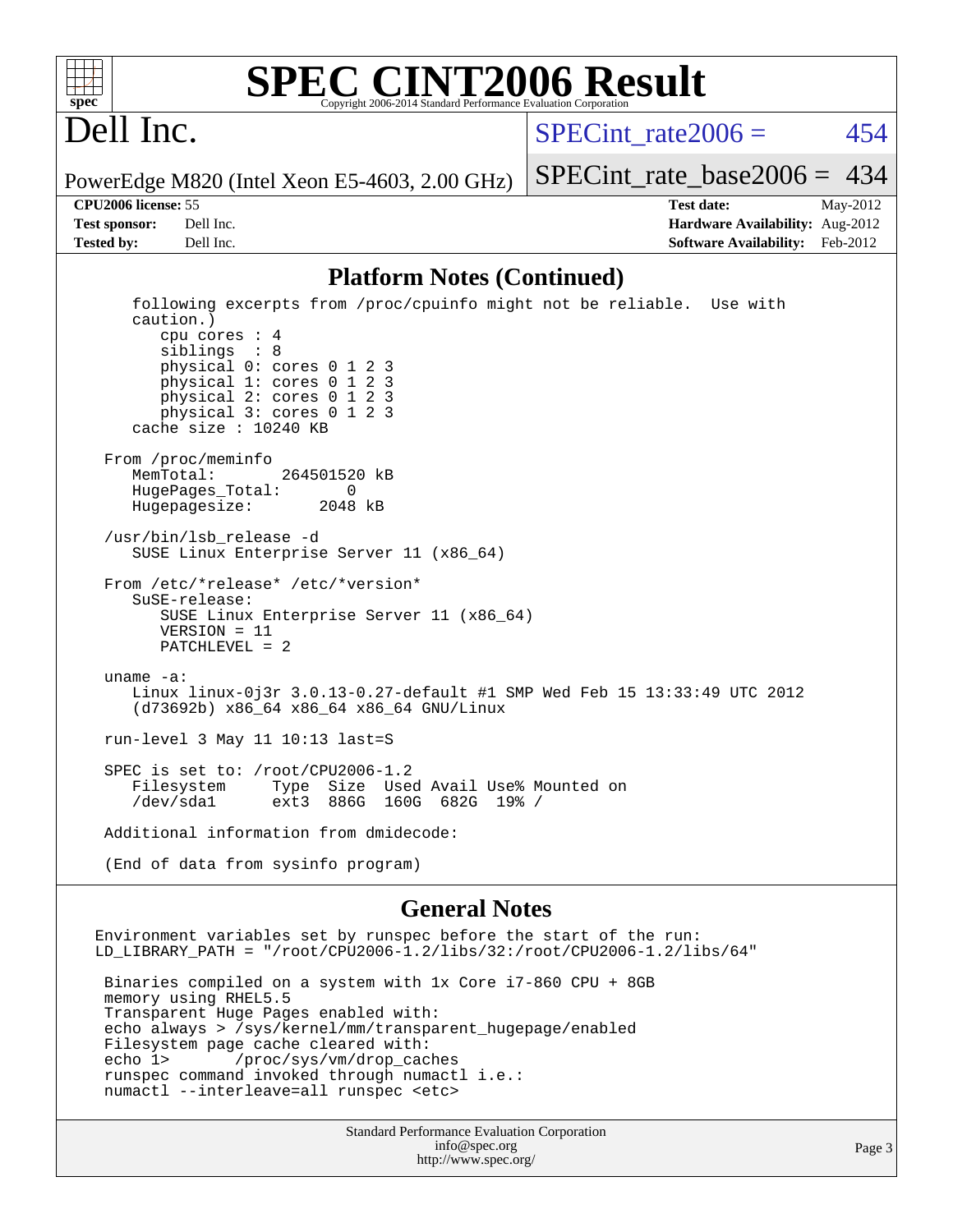

# **[SPEC CINT2006 Result](http://www.spec.org/auto/cpu2006/Docs/result-fields.html#SPECCINT2006Result)**

# Dell Inc.

SPECint rate $2006 = 454$ 

PowerEdge M820 (Intel Xeon E5-4603, 2.00 GHz)

#### **[CPU2006 license:](http://www.spec.org/auto/cpu2006/Docs/result-fields.html#CPU2006license)** 55 **[Test date:](http://www.spec.org/auto/cpu2006/Docs/result-fields.html#Testdate)** May-2012

[SPECint\\_rate\\_base2006 =](http://www.spec.org/auto/cpu2006/Docs/result-fields.html#SPECintratebase2006) 434

**[Test sponsor:](http://www.spec.org/auto/cpu2006/Docs/result-fields.html#Testsponsor)** Dell Inc. **[Hardware Availability:](http://www.spec.org/auto/cpu2006/Docs/result-fields.html#HardwareAvailability)** Aug-2012 **[Tested by:](http://www.spec.org/auto/cpu2006/Docs/result-fields.html#Testedby)** Dell Inc. **[Software Availability:](http://www.spec.org/auto/cpu2006/Docs/result-fields.html#SoftwareAvailability)** Feb-2012

### **[Base Compiler Invocation](http://www.spec.org/auto/cpu2006/Docs/result-fields.html#BaseCompilerInvocation)**

[C benchmarks](http://www.spec.org/auto/cpu2006/Docs/result-fields.html#Cbenchmarks): [icc -m32](http://www.spec.org/cpu2006/results/res2012q3/cpu2006-20120703-23506.flags.html#user_CCbase_intel_icc_5ff4a39e364c98233615fdd38438c6f2)

[C++ benchmarks:](http://www.spec.org/auto/cpu2006/Docs/result-fields.html#CXXbenchmarks) [icpc -m32](http://www.spec.org/cpu2006/results/res2012q3/cpu2006-20120703-23506.flags.html#user_CXXbase_intel_icpc_4e5a5ef1a53fd332b3c49e69c3330699)

#### **[Base Portability Flags](http://www.spec.org/auto/cpu2006/Docs/result-fields.html#BasePortabilityFlags)**

 400.perlbench: [-DSPEC\\_CPU\\_LINUX\\_IA32](http://www.spec.org/cpu2006/results/res2012q3/cpu2006-20120703-23506.flags.html#b400.perlbench_baseCPORTABILITY_DSPEC_CPU_LINUX_IA32) 462.libquantum: [-DSPEC\\_CPU\\_LINUX](http://www.spec.org/cpu2006/results/res2012q3/cpu2006-20120703-23506.flags.html#b462.libquantum_baseCPORTABILITY_DSPEC_CPU_LINUX) 483.xalancbmk: [-DSPEC\\_CPU\\_LINUX](http://www.spec.org/cpu2006/results/res2012q3/cpu2006-20120703-23506.flags.html#b483.xalancbmk_baseCXXPORTABILITY_DSPEC_CPU_LINUX)

#### **[Base Optimization Flags](http://www.spec.org/auto/cpu2006/Docs/result-fields.html#BaseOptimizationFlags)**

[C benchmarks](http://www.spec.org/auto/cpu2006/Docs/result-fields.html#Cbenchmarks):

[-xSSE4.2](http://www.spec.org/cpu2006/results/res2012q3/cpu2006-20120703-23506.flags.html#user_CCbase_f-xSSE42_f91528193cf0b216347adb8b939d4107) [-ipo](http://www.spec.org/cpu2006/results/res2012q3/cpu2006-20120703-23506.flags.html#user_CCbase_f-ipo) [-O3](http://www.spec.org/cpu2006/results/res2012q3/cpu2006-20120703-23506.flags.html#user_CCbase_f-O3) [-no-prec-div](http://www.spec.org/cpu2006/results/res2012q3/cpu2006-20120703-23506.flags.html#user_CCbase_f-no-prec-div) [-opt-prefetch](http://www.spec.org/cpu2006/results/res2012q3/cpu2006-20120703-23506.flags.html#user_CCbase_f-opt-prefetch) [-opt-mem-layout-trans=3](http://www.spec.org/cpu2006/results/res2012q3/cpu2006-20120703-23506.flags.html#user_CCbase_f-opt-mem-layout-trans_a7b82ad4bd7abf52556d4961a2ae94d5)

[C++ benchmarks:](http://www.spec.org/auto/cpu2006/Docs/result-fields.html#CXXbenchmarks)

[-xSSE4.2](http://www.spec.org/cpu2006/results/res2012q3/cpu2006-20120703-23506.flags.html#user_CXXbase_f-xSSE42_f91528193cf0b216347adb8b939d4107) [-ipo](http://www.spec.org/cpu2006/results/res2012q3/cpu2006-20120703-23506.flags.html#user_CXXbase_f-ipo) [-O3](http://www.spec.org/cpu2006/results/res2012q3/cpu2006-20120703-23506.flags.html#user_CXXbase_f-O3) [-no-prec-div](http://www.spec.org/cpu2006/results/res2012q3/cpu2006-20120703-23506.flags.html#user_CXXbase_f-no-prec-div) [-opt-prefetch](http://www.spec.org/cpu2006/results/res2012q3/cpu2006-20120703-23506.flags.html#user_CXXbase_f-opt-prefetch) [-opt-mem-layout-trans=3](http://www.spec.org/cpu2006/results/res2012q3/cpu2006-20120703-23506.flags.html#user_CXXbase_f-opt-mem-layout-trans_a7b82ad4bd7abf52556d4961a2ae94d5) [-Wl,-z,muldefs](http://www.spec.org/cpu2006/results/res2012q3/cpu2006-20120703-23506.flags.html#user_CXXbase_link_force_multiple1_74079c344b956b9658436fd1b6dd3a8a) [-L/smartheap -lsmartheap](http://www.spec.org/cpu2006/results/res2012q3/cpu2006-20120703-23506.flags.html#user_CXXbase_SmartHeap_7c9e394a5779e1a7fec7c221e123830c)

#### **[Base Other Flags](http://www.spec.org/auto/cpu2006/Docs/result-fields.html#BaseOtherFlags)**

[C benchmarks](http://www.spec.org/auto/cpu2006/Docs/result-fields.html#Cbenchmarks):

403.gcc: [-Dalloca=\\_alloca](http://www.spec.org/cpu2006/results/res2012q3/cpu2006-20120703-23506.flags.html#b403.gcc_baseEXTRA_CFLAGS_Dalloca_be3056838c12de2578596ca5467af7f3)

## **[Peak Compiler Invocation](http://www.spec.org/auto/cpu2006/Docs/result-fields.html#PeakCompilerInvocation)**

[C benchmarks \(except as noted below\)](http://www.spec.org/auto/cpu2006/Docs/result-fields.html#Cbenchmarksexceptasnotedbelow): [icc -m32](http://www.spec.org/cpu2006/results/res2012q3/cpu2006-20120703-23506.flags.html#user_CCpeak_intel_icc_5ff4a39e364c98233615fdd38438c6f2) 400.perlbench: [icc -m64](http://www.spec.org/cpu2006/results/res2012q3/cpu2006-20120703-23506.flags.html#user_peakCCLD400_perlbench_intel_icc_64bit_bda6cc9af1fdbb0edc3795bac97ada53) 401.bzip2: [icc -m64](http://www.spec.org/cpu2006/results/res2012q3/cpu2006-20120703-23506.flags.html#user_peakCCLD401_bzip2_intel_icc_64bit_bda6cc9af1fdbb0edc3795bac97ada53)

456.hmmer: [icc -m64](http://www.spec.org/cpu2006/results/res2012q3/cpu2006-20120703-23506.flags.html#user_peakCCLD456_hmmer_intel_icc_64bit_bda6cc9af1fdbb0edc3795bac97ada53)

458.sjeng: [icc -m64](http://www.spec.org/cpu2006/results/res2012q3/cpu2006-20120703-23506.flags.html#user_peakCCLD458_sjeng_intel_icc_64bit_bda6cc9af1fdbb0edc3795bac97ada53)

```
C++ benchmarks: 
icpc -m32
```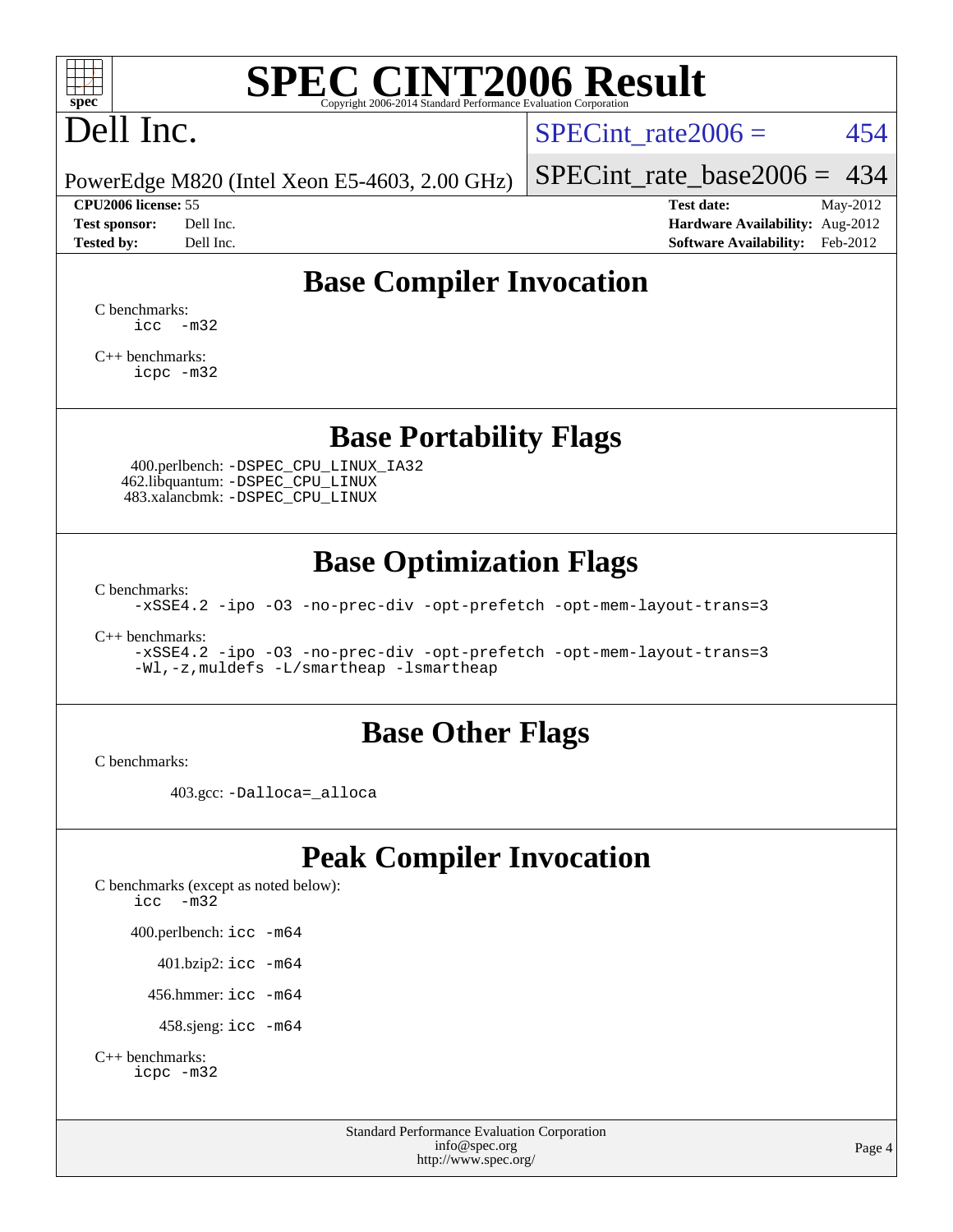

#### **[SPEC CINT2006 Result](http://www.spec.org/auto/cpu2006/Docs/result-fields.html#SPECCINT2006Result)** Copyright 2006-2014 Standard Performance Evaluation C

# Dell Inc.

SPECint rate $2006 = 454$ 

PowerEdge M820 (Intel Xeon E5-4603, 2.00 GHz)

[SPECint\\_rate\\_base2006 =](http://www.spec.org/auto/cpu2006/Docs/result-fields.html#SPECintratebase2006) 434

**[CPU2006 license:](http://www.spec.org/auto/cpu2006/Docs/result-fields.html#CPU2006license)** 55 **[Test date:](http://www.spec.org/auto/cpu2006/Docs/result-fields.html#Testdate)** May-2012 **[Test sponsor:](http://www.spec.org/auto/cpu2006/Docs/result-fields.html#Testsponsor)** Dell Inc. **[Hardware Availability:](http://www.spec.org/auto/cpu2006/Docs/result-fields.html#HardwareAvailability)** Aug-2012 **[Tested by:](http://www.spec.org/auto/cpu2006/Docs/result-fields.html#Testedby)** Dell Inc. **[Software Availability:](http://www.spec.org/auto/cpu2006/Docs/result-fields.html#SoftwareAvailability)** Feb-2012

### **[Peak Portability Flags](http://www.spec.org/auto/cpu2006/Docs/result-fields.html#PeakPortabilityFlags)**

 400.perlbench: [-DSPEC\\_CPU\\_LP64](http://www.spec.org/cpu2006/results/res2012q3/cpu2006-20120703-23506.flags.html#b400.perlbench_peakCPORTABILITY_DSPEC_CPU_LP64) [-DSPEC\\_CPU\\_LINUX\\_X64](http://www.spec.org/cpu2006/results/res2012q3/cpu2006-20120703-23506.flags.html#b400.perlbench_peakCPORTABILITY_DSPEC_CPU_LINUX_X64) 401.bzip2: [-DSPEC\\_CPU\\_LP64](http://www.spec.org/cpu2006/results/res2012q3/cpu2006-20120703-23506.flags.html#suite_peakCPORTABILITY401_bzip2_DSPEC_CPU_LP64) 456.hmmer: [-DSPEC\\_CPU\\_LP64](http://www.spec.org/cpu2006/results/res2012q3/cpu2006-20120703-23506.flags.html#suite_peakCPORTABILITY456_hmmer_DSPEC_CPU_LP64) 458.sjeng: [-DSPEC\\_CPU\\_LP64](http://www.spec.org/cpu2006/results/res2012q3/cpu2006-20120703-23506.flags.html#suite_peakCPORTABILITY458_sjeng_DSPEC_CPU_LP64) 462.libquantum: [-DSPEC\\_CPU\\_LINUX](http://www.spec.org/cpu2006/results/res2012q3/cpu2006-20120703-23506.flags.html#b462.libquantum_peakCPORTABILITY_DSPEC_CPU_LINUX) 483.xalancbmk: [-DSPEC\\_CPU\\_LINUX](http://www.spec.org/cpu2006/results/res2012q3/cpu2006-20120703-23506.flags.html#b483.xalancbmk_peakCXXPORTABILITY_DSPEC_CPU_LINUX)

## **[Peak Optimization Flags](http://www.spec.org/auto/cpu2006/Docs/result-fields.html#PeakOptimizationFlags)**

[C benchmarks](http://www.spec.org/auto/cpu2006/Docs/result-fields.html#Cbenchmarks):

 400.perlbench: [-xSSE4.2](http://www.spec.org/cpu2006/results/res2012q3/cpu2006-20120703-23506.flags.html#user_peakPASS2_CFLAGSPASS2_LDCFLAGS400_perlbench_f-xSSE42_f91528193cf0b216347adb8b939d4107)(pass 2) [-prof-gen](http://www.spec.org/cpu2006/results/res2012q3/cpu2006-20120703-23506.flags.html#user_peakPASS1_CFLAGSPASS1_LDCFLAGS400_perlbench_prof_gen_e43856698f6ca7b7e442dfd80e94a8fc)(pass 1) [-ipo](http://www.spec.org/cpu2006/results/res2012q3/cpu2006-20120703-23506.flags.html#user_peakPASS2_CFLAGSPASS2_LDCFLAGS400_perlbench_f-ipo)(pass 2) [-O3](http://www.spec.org/cpu2006/results/res2012q3/cpu2006-20120703-23506.flags.html#user_peakPASS2_CFLAGSPASS2_LDCFLAGS400_perlbench_f-O3)(pass 2) [-no-prec-div](http://www.spec.org/cpu2006/results/res2012q3/cpu2006-20120703-23506.flags.html#user_peakPASS2_CFLAGSPASS2_LDCFLAGS400_perlbench_f-no-prec-div)(pass 2) [-prof-use](http://www.spec.org/cpu2006/results/res2012q3/cpu2006-20120703-23506.flags.html#user_peakPASS2_CFLAGSPASS2_LDCFLAGS400_perlbench_prof_use_bccf7792157ff70d64e32fe3e1250b55)(pass 2) [-auto-ilp32](http://www.spec.org/cpu2006/results/res2012q3/cpu2006-20120703-23506.flags.html#user_peakCOPTIMIZE400_perlbench_f-auto-ilp32)  $401.bzip2: -xSSE4.2(pass 2) -prof-qen(pass 1) -ipo(pass 2)$  $401.bzip2: -xSSE4.2(pass 2) -prof-qen(pass 1) -ipo(pass 2)$  $401.bzip2: -xSSE4.2(pass 2) -prof-qen(pass 1) -ipo(pass 2)$  $401.bzip2: -xSSE4.2(pass 2) -prof-qen(pass 1) -ipo(pass 2)$  $401.bzip2: -xSSE4.2(pass 2) -prof-qen(pass 1) -ipo(pass 2)$ [-O3](http://www.spec.org/cpu2006/results/res2012q3/cpu2006-20120703-23506.flags.html#user_peakPASS2_CFLAGSPASS2_LDCFLAGS401_bzip2_f-O3)(pass 2) [-no-prec-div](http://www.spec.org/cpu2006/results/res2012q3/cpu2006-20120703-23506.flags.html#user_peakPASS2_CFLAGSPASS2_LDCFLAGS401_bzip2_f-no-prec-div)(pass 2) [-prof-use](http://www.spec.org/cpu2006/results/res2012q3/cpu2006-20120703-23506.flags.html#user_peakPASS2_CFLAGSPASS2_LDCFLAGS401_bzip2_prof_use_bccf7792157ff70d64e32fe3e1250b55)(pass 2) [-opt-prefetch](http://www.spec.org/cpu2006/results/res2012q3/cpu2006-20120703-23506.flags.html#user_peakCOPTIMIZE401_bzip2_f-opt-prefetch) [-auto-ilp32](http://www.spec.org/cpu2006/results/res2012q3/cpu2006-20120703-23506.flags.html#user_peakCOPTIMIZE401_bzip2_f-auto-ilp32) [-ansi-alias](http://www.spec.org/cpu2006/results/res2012q3/cpu2006-20120703-23506.flags.html#user_peakCOPTIMIZE401_bzip2_f-ansi-alias)  $403.\text{sec: basepeak}$  = yes 429.mcf: basepeak = yes 445.gobmk: [-xSSE4.2](http://www.spec.org/cpu2006/results/res2012q3/cpu2006-20120703-23506.flags.html#user_peakPASS2_CFLAGSPASS2_LDCFLAGS445_gobmk_f-xSSE42_f91528193cf0b216347adb8b939d4107)(pass 2) [-prof-gen](http://www.spec.org/cpu2006/results/res2012q3/cpu2006-20120703-23506.flags.html#user_peakPASS1_CFLAGSPASS1_LDCFLAGS445_gobmk_prof_gen_e43856698f6ca7b7e442dfd80e94a8fc)(pass 1) [-prof-use](http://www.spec.org/cpu2006/results/res2012q3/cpu2006-20120703-23506.flags.html#user_peakPASS2_CFLAGSPASS2_LDCFLAGS445_gobmk_prof_use_bccf7792157ff70d64e32fe3e1250b55)(pass 2) [-ansi-alias](http://www.spec.org/cpu2006/results/res2012q3/cpu2006-20120703-23506.flags.html#user_peakCOPTIMIZE445_gobmk_f-ansi-alias) [-opt-mem-layout-trans=3](http://www.spec.org/cpu2006/results/res2012q3/cpu2006-20120703-23506.flags.html#user_peakCOPTIMIZE445_gobmk_f-opt-mem-layout-trans_a7b82ad4bd7abf52556d4961a2ae94d5) 456.hmmer: [-xSSE4.2](http://www.spec.org/cpu2006/results/res2012q3/cpu2006-20120703-23506.flags.html#user_peakCOPTIMIZE456_hmmer_f-xSSE42_f91528193cf0b216347adb8b939d4107) [-ipo](http://www.spec.org/cpu2006/results/res2012q3/cpu2006-20120703-23506.flags.html#user_peakCOPTIMIZE456_hmmer_f-ipo) [-O3](http://www.spec.org/cpu2006/results/res2012q3/cpu2006-20120703-23506.flags.html#user_peakCOPTIMIZE456_hmmer_f-O3) [-no-prec-div](http://www.spec.org/cpu2006/results/res2012q3/cpu2006-20120703-23506.flags.html#user_peakCOPTIMIZE456_hmmer_f-no-prec-div) [-unroll2](http://www.spec.org/cpu2006/results/res2012q3/cpu2006-20120703-23506.flags.html#user_peakCOPTIMIZE456_hmmer_f-unroll_784dae83bebfb236979b41d2422d7ec2) [-auto-ilp32](http://www.spec.org/cpu2006/results/res2012q3/cpu2006-20120703-23506.flags.html#user_peakCOPTIMIZE456_hmmer_f-auto-ilp32) 458.sjeng: [-xSSE4.2](http://www.spec.org/cpu2006/results/res2012q3/cpu2006-20120703-23506.flags.html#user_peakPASS2_CFLAGSPASS2_LDCFLAGS458_sjeng_f-xSSE42_f91528193cf0b216347adb8b939d4107)(pass 2) [-prof-gen](http://www.spec.org/cpu2006/results/res2012q3/cpu2006-20120703-23506.flags.html#user_peakPASS1_CFLAGSPASS1_LDCFLAGS458_sjeng_prof_gen_e43856698f6ca7b7e442dfd80e94a8fc)(pass 1) [-ipo](http://www.spec.org/cpu2006/results/res2012q3/cpu2006-20120703-23506.flags.html#user_peakPASS2_CFLAGSPASS2_LDCFLAGS458_sjeng_f-ipo)(pass 2) [-O3](http://www.spec.org/cpu2006/results/res2012q3/cpu2006-20120703-23506.flags.html#user_peakPASS2_CFLAGSPASS2_LDCFLAGS458_sjeng_f-O3)(pass 2) [-no-prec-div](http://www.spec.org/cpu2006/results/res2012q3/cpu2006-20120703-23506.flags.html#user_peakPASS2_CFLAGSPASS2_LDCFLAGS458_sjeng_f-no-prec-div)(pass 2) [-prof-use](http://www.spec.org/cpu2006/results/res2012q3/cpu2006-20120703-23506.flags.html#user_peakPASS2_CFLAGSPASS2_LDCFLAGS458_sjeng_prof_use_bccf7792157ff70d64e32fe3e1250b55)(pass 2) [-unroll4](http://www.spec.org/cpu2006/results/res2012q3/cpu2006-20120703-23506.flags.html#user_peakCOPTIMIZE458_sjeng_f-unroll_4e5e4ed65b7fd20bdcd365bec371b81f) [-auto-ilp32](http://www.spec.org/cpu2006/results/res2012q3/cpu2006-20120703-23506.flags.html#user_peakCOPTIMIZE458_sjeng_f-auto-ilp32)  $462$ .libquantum: basepeak = yes

 464.h264ref: [-xSSE4.2](http://www.spec.org/cpu2006/results/res2012q3/cpu2006-20120703-23506.flags.html#user_peakPASS2_CFLAGSPASS2_LDCFLAGS464_h264ref_f-xSSE42_f91528193cf0b216347adb8b939d4107)(pass 2) [-prof-gen](http://www.spec.org/cpu2006/results/res2012q3/cpu2006-20120703-23506.flags.html#user_peakPASS1_CFLAGSPASS1_LDCFLAGS464_h264ref_prof_gen_e43856698f6ca7b7e442dfd80e94a8fc)(pass 1) [-ipo](http://www.spec.org/cpu2006/results/res2012q3/cpu2006-20120703-23506.flags.html#user_peakPASS2_CFLAGSPASS2_LDCFLAGS464_h264ref_f-ipo)(pass 2) [-O3](http://www.spec.org/cpu2006/results/res2012q3/cpu2006-20120703-23506.flags.html#user_peakPASS2_CFLAGSPASS2_LDCFLAGS464_h264ref_f-O3)(pass 2) [-no-prec-div](http://www.spec.org/cpu2006/results/res2012q3/cpu2006-20120703-23506.flags.html#user_peakPASS2_CFLAGSPASS2_LDCFLAGS464_h264ref_f-no-prec-div)(pass 2) [-prof-use](http://www.spec.org/cpu2006/results/res2012q3/cpu2006-20120703-23506.flags.html#user_peakPASS2_CFLAGSPASS2_LDCFLAGS464_h264ref_prof_use_bccf7792157ff70d64e32fe3e1250b55)(pass 2) [-unroll2](http://www.spec.org/cpu2006/results/res2012q3/cpu2006-20120703-23506.flags.html#user_peakCOPTIMIZE464_h264ref_f-unroll_784dae83bebfb236979b41d2422d7ec2) [-ansi-alias](http://www.spec.org/cpu2006/results/res2012q3/cpu2006-20120703-23506.flags.html#user_peakCOPTIMIZE464_h264ref_f-ansi-alias)

[C++ benchmarks:](http://www.spec.org/auto/cpu2006/Docs/result-fields.html#CXXbenchmarks)

 471.omnetpp: [-xSSE4.2](http://www.spec.org/cpu2006/results/res2012q3/cpu2006-20120703-23506.flags.html#user_peakPASS2_CXXFLAGSPASS2_LDCXXFLAGS471_omnetpp_f-xSSE42_f91528193cf0b216347adb8b939d4107)(pass 2) [-prof-gen](http://www.spec.org/cpu2006/results/res2012q3/cpu2006-20120703-23506.flags.html#user_peakPASS1_CXXFLAGSPASS1_LDCXXFLAGS471_omnetpp_prof_gen_e43856698f6ca7b7e442dfd80e94a8fc)(pass 1) [-ipo](http://www.spec.org/cpu2006/results/res2012q3/cpu2006-20120703-23506.flags.html#user_peakPASS2_CXXFLAGSPASS2_LDCXXFLAGS471_omnetpp_f-ipo)(pass 2) [-O3](http://www.spec.org/cpu2006/results/res2012q3/cpu2006-20120703-23506.flags.html#user_peakPASS2_CXXFLAGSPASS2_LDCXXFLAGS471_omnetpp_f-O3)(pass 2) [-no-prec-div](http://www.spec.org/cpu2006/results/res2012q3/cpu2006-20120703-23506.flags.html#user_peakPASS2_CXXFLAGSPASS2_LDCXXFLAGS471_omnetpp_f-no-prec-div)(pass 2) [-prof-use](http://www.spec.org/cpu2006/results/res2012q3/cpu2006-20120703-23506.flags.html#user_peakPASS2_CXXFLAGSPASS2_LDCXXFLAGS471_omnetpp_prof_use_bccf7792157ff70d64e32fe3e1250b55)(pass 2) [-ansi-alias](http://www.spec.org/cpu2006/results/res2012q3/cpu2006-20120703-23506.flags.html#user_peakCXXOPTIMIZE471_omnetpp_f-ansi-alias) [-opt-ra-region-strategy=block](http://www.spec.org/cpu2006/results/res2012q3/cpu2006-20120703-23506.flags.html#user_peakCXXOPTIMIZE471_omnetpp_f-opt-ra-region-strategy_a0a37c372d03933b2a18d4af463c1f69) [-Wl,-z,muldefs](http://www.spec.org/cpu2006/results/res2012q3/cpu2006-20120703-23506.flags.html#user_peakEXTRA_LDFLAGS471_omnetpp_link_force_multiple1_74079c344b956b9658436fd1b6dd3a8a) [-L/smartheap -lsmartheap](http://www.spec.org/cpu2006/results/res2012q3/cpu2006-20120703-23506.flags.html#user_peakEXTRA_LIBS471_omnetpp_SmartHeap_7c9e394a5779e1a7fec7c221e123830c)

473.astar: basepeak = yes

Continued on next page

Standard Performance Evaluation Corporation [info@spec.org](mailto:info@spec.org) <http://www.spec.org/>